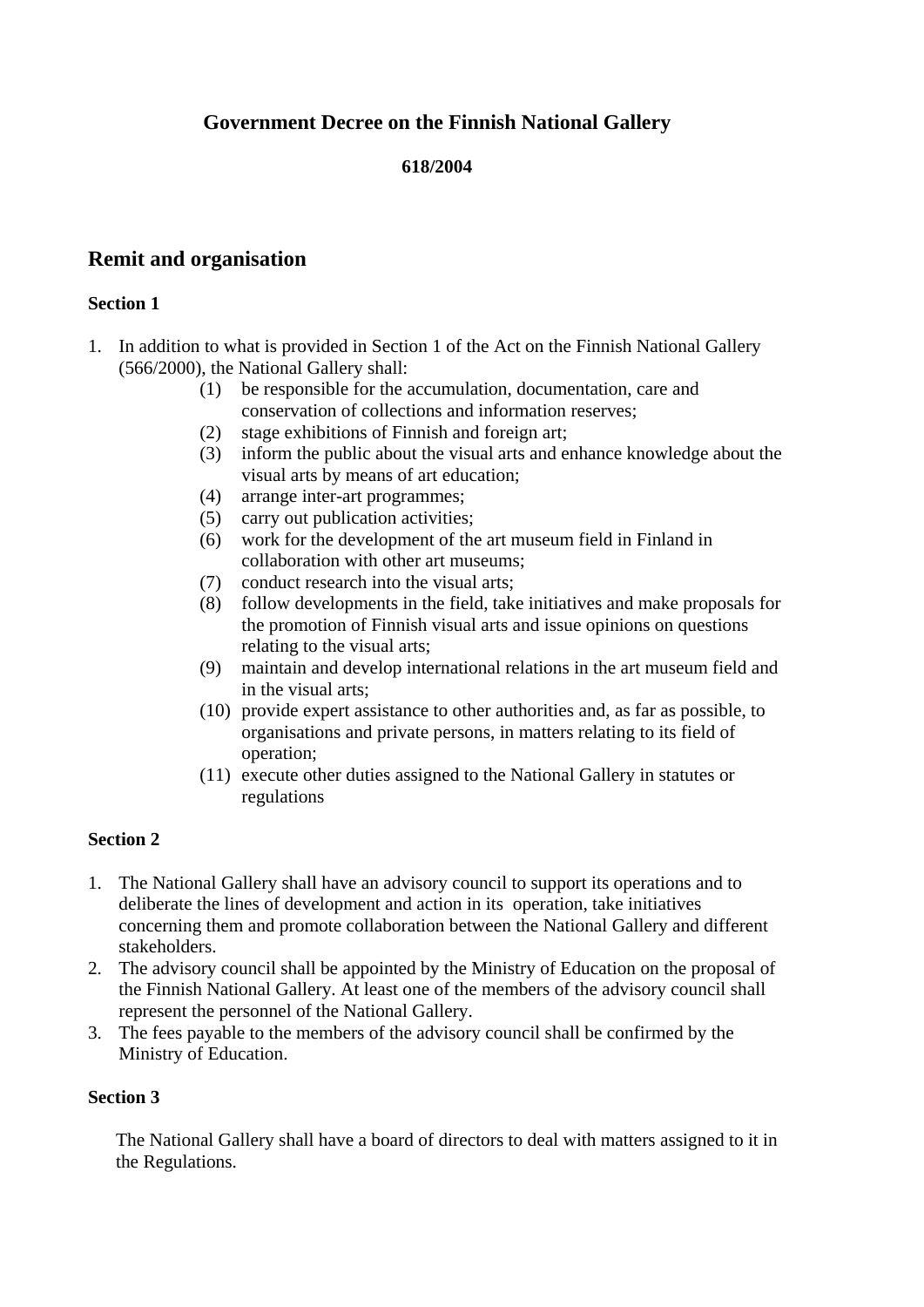#### **Section 4**

In addition to what is provided in Section 1 of the Act on the National Gallery, the National Gallery shall have a unit for administration and services. Provisions concerning other units shall be laid down in the Regulations of the National Gallery.

## **Personnel and its duties**

#### **Section 5**

- 1. The National Gallery shall be led by a Director General.
- 2. Each museum shall be led by a Museum Director. The Central Art Archives shall be led by a Director of the Central Art Archives. The Administration and Services shall be led by an Administrative Director.
- 3. In addition, the National Gallery shall have other personnel under civil service or employment contracts.

#### **Section 6**

The Director General shall direct and develop the operation of the National Gallery and be responsible for assuring that the tasks assigned to the National Gallery are executed successfully.

#### **Section 7**

The Museum Director, the Director of the Central Art Archives and the Administrative Director shall direct, develop and supervise the operation of their units and see to the allotment of tasks belonging to their units and the execution of these tasks.

## **Qualification requirements for posts**

#### **Section 8**

- 1. The qualifications required for the posts in the National Gallery shall be as follows:
	- (1) The Director General shall have a Master's degree, familiarity with the art museum field and proven leadership skills and leadership experience;
	- (2) A museum director shall have a Master's degree, familiarity with the art museum field and proven leadership skills;
	- (3) The Director of the Central Art Archives and the Administrative Director shall have a Master's degree, familiarity with the art museum field and proven leadership skills;
	- (4) The curator and special researcher shall have a Master's degree and familiarity with the field concerned;
	- (5) Other officials shall have the education required for the job.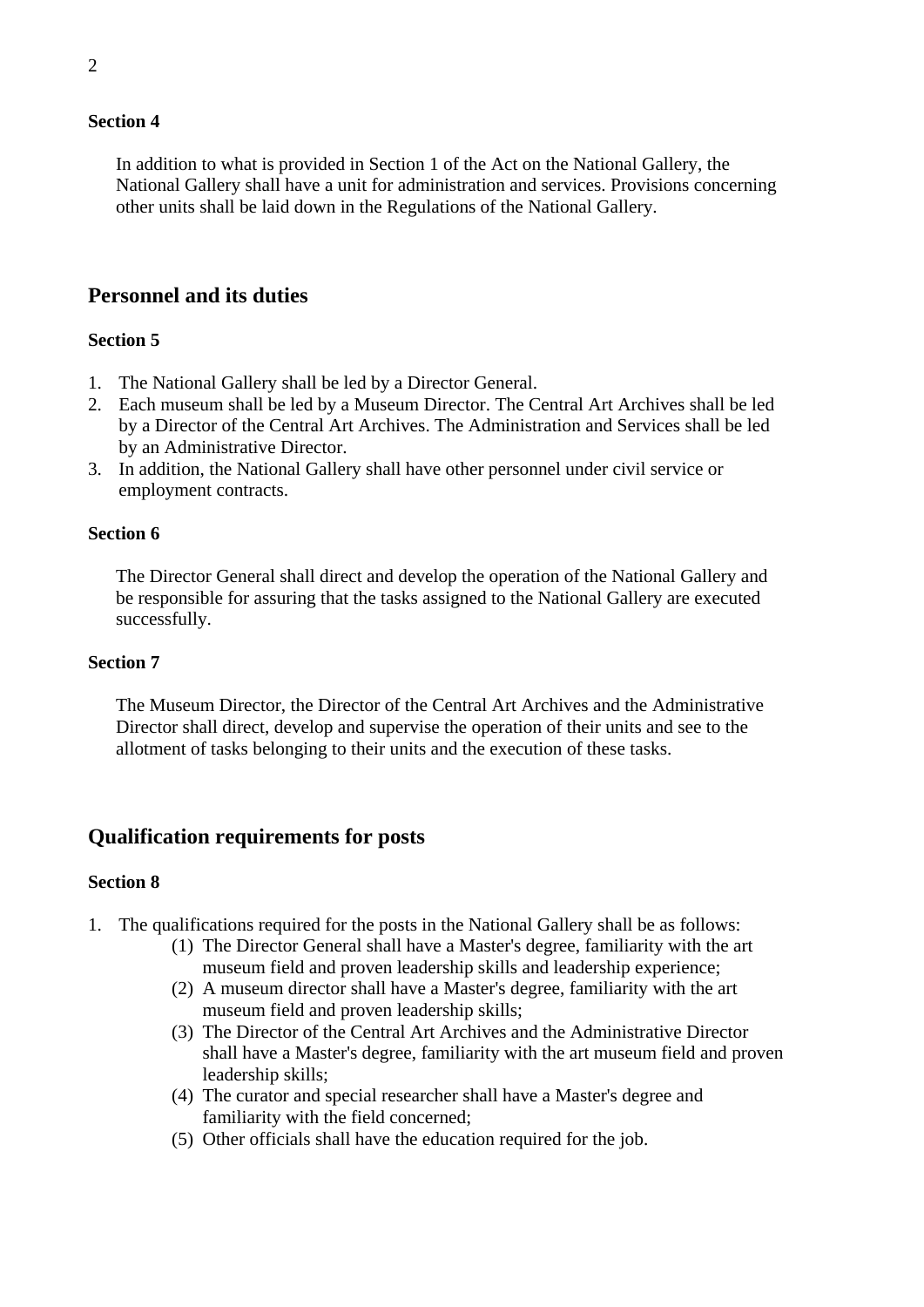# **Filling of vacancies and leave of absence and corresponding leave**

## **Section 9**

- 1. The Director General shall be appointed by the Government without announcing the vacancy.
- 2. The Museum Director shall be appointed by the Ministry of Education. The Director of the Central Art Archives and the Administrative Director shall be appointed by the Director General.
- 3. Other officials or persons under employment contracts shall be appointed or hired by the National Gallery according to the provisions of this Decree or the Regulations.
- 4. The deputy to the Director General shall be nominated by the Ministry of Education on the proposal of the National Gallery.
- 5. The Director General, a Museum Director and the Director of the Central Art Archives may be appointed indefinitely or for a specified period.

## **Section 10**

- 1. Leave of absence to the Director General shall be granted by the Ministry of Education. Where the leave of absence is granted for a period of up to one month or it is based on legislation or a collective bargaining contract, it shall be granted to the Director General by his or her deputy.
- 2. Leave of absence to a Museum Director, the Director of the Central Art Archives and the Administrative Director shall be granted by the Director General. In other cases, leave of absence shall be granted by another official designated in the Regulations.
- 3. The appointment to the office of Director General for a specified period shall be decided by the Ministry of Education. In other cases, the appointment to a temporary civil service post shall be decided by the same authority which grants the leave of absence.

# **Handling and resolution of matters**

## **Section 11**

Matters handled by the National Gallery shall be decided on presentation by the Director General or by an official to whom the power of decision has been assigned in this Decree or in the Regulations.

## **Section 12**

- 1. In addition to what is provided in Section 2(1) of the Act on the Finnish National Gallery, the Director General shall decide matters which pertain to :
	- (1) the overall lines of action in the National Gallery or other comparable matters of great import and the action and economic plan:
	- (2) the National Gallery budget proposal and a proposal for the performance targets of the National Gallery;
	- (3) the approval of the final accounts of the National Gallery;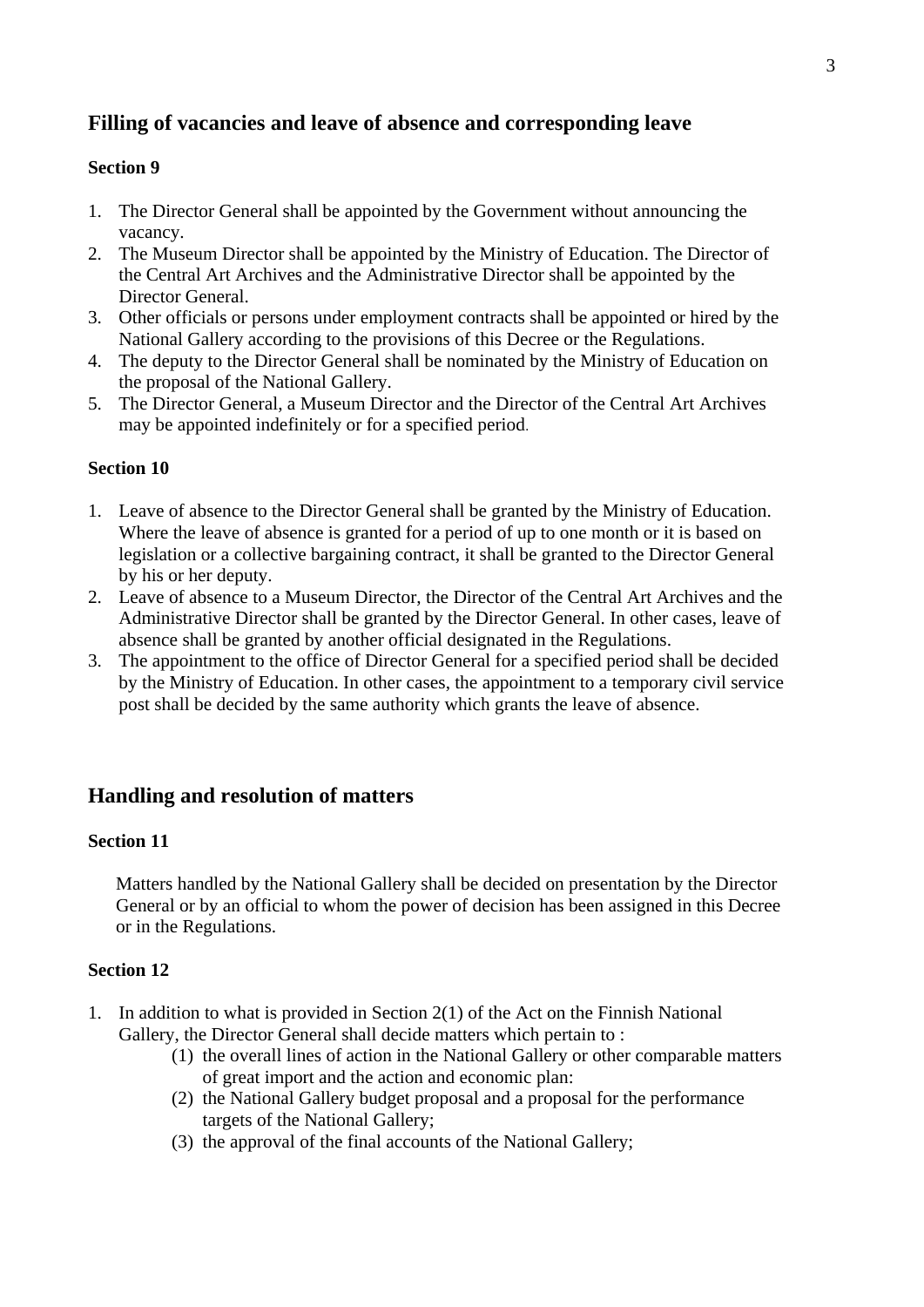- (4) performance management in the National Gallery, the performance targets for the operational units and the allocation of appropriations to the operational units;
- (5) the appointment and discharge of National Gallery officials and the granting of leave of absence, unless otherwise provided in this Decree or the Regulations;
- (6) applications to export an cultural object;
- (7) other matters which are not assigned in this Decree or in the Regulations to a Museum Director, the Director of the Central Art Archives, the Administrative Director or some other officials to decide.

## **Section 13**

In individual cases, the Director General may, if he or she deems the intrinsic significance of the matter or some other special reason to so require, undertake to decide a matter which would otherwise be within the competence of a Museum Director, the Director of the Central Art Archives, the Administrative Director or some other official.

## **Section 14**

- 1. The Museum Director, the Director of the Central Art Archives or the Administrative Director shall decide in his or her operational unit matters which pertain to:
	- (1) the performance management of the operational unit, a proposal for performance targets of the operational unit and the use of appropriations belonging to the operational unit;
	- (2) the appointment and dismissal of officials belonging to the operational unit and the appointment and dismissal of personnel under employment contracts;
	- (3) leave of absence and corresponding leave of officials referred to in paragraph 2 above;
	- (4) other matters belonging to the operational unit which are not assigned in this Decree or in the Regulations to another official to decide.
- 2. In addition, the Museum Director shall decide in conformity with the general lines of action of the National Gallery matters which pertain to:
	- (1) the accumulation of the museum collections and the loan and storage of works of art;
	- (2) the exhibitions and other programme activities of the museum.

# **Miscellaneous provisions**

#### **Section 15**

- 1. The National Gallery shall act as the plaintiff and the defendant on behalf of the State and attend to the interests and rights of the State in a court of law and other authority in all matters belonging to the field of operation of the National Gallery.
- 2. The Administrative Director or an official designated by him or her has the right, without separate authorisation, to represent the National Gallery personally or through an agent